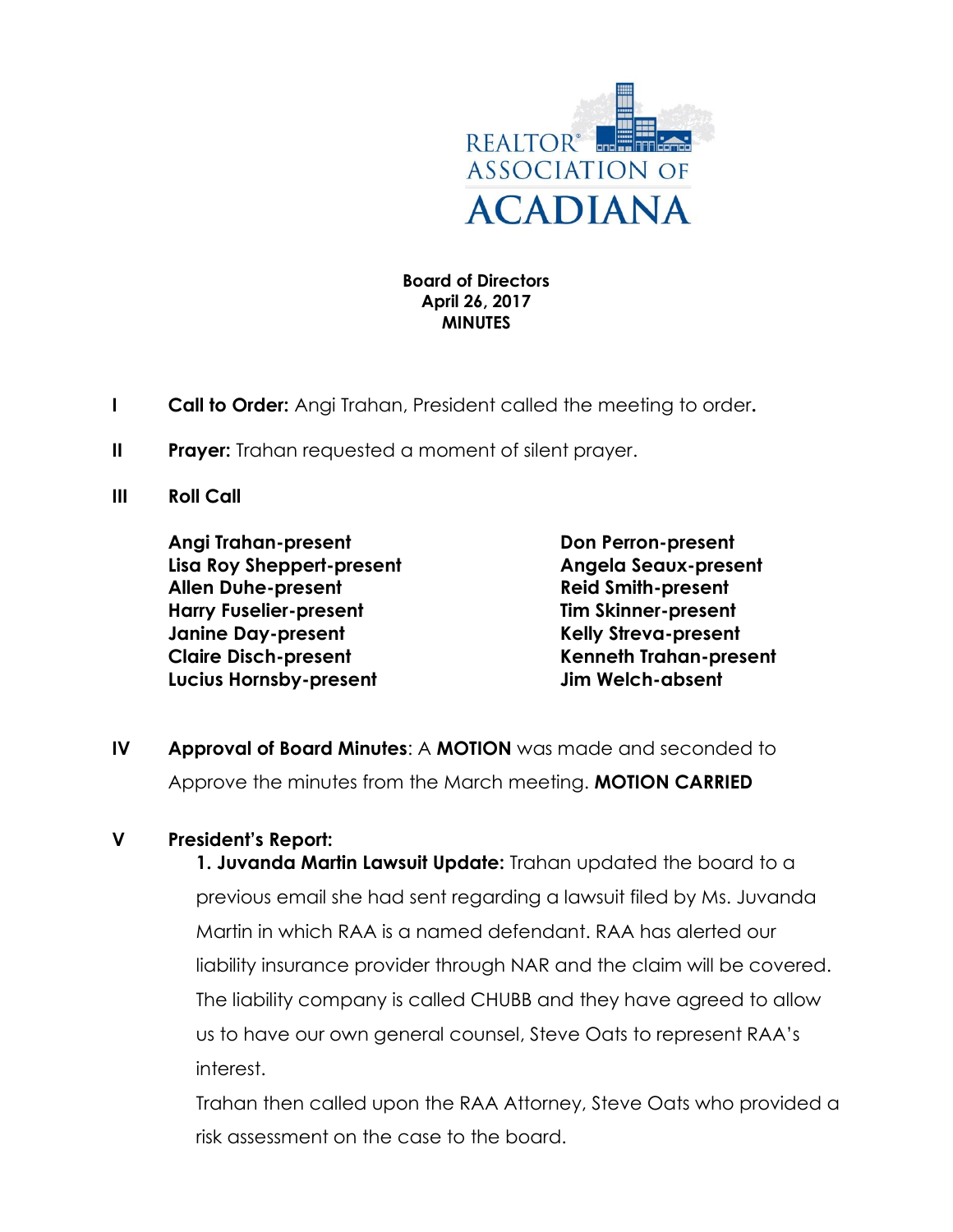2. **Louisiana REALTORS®:** Trahan announced the following week Louisiana REALTORS® will host their Legislative Meetings. RAA will cosponsor a bus along with our PAC to transport members to Baton Rouge for the Day on Tuesday, May 2nd.

Trahan reported over 500 REALTOR® members are expected to have their voices heard in Baton Rouge.

In addition, Louisiana REALTORS® has just completed its formal bill review process and there are several bills it will be watching. One being a potential sales tax on services and the corporate tax mentioned at the March meeting. LR should be sending everyone an update on the bills which could have a negative effect on real estate this week. Both Trahan and Holliday will keep the board and the membership informed should there be a call for action to defeat these new proposed tax bills.

Trahan then requested a **MOTION** for the Board to enter into EXECUTIVE Session.

A **MOTION** was made and seconded to go into EXECUTIVE Session. **MOTION CARRIED**

A **MOTION** was made and seconded to end the board EXECUTIVE Session. **MOTION CARRIED**

A **MOTION** was made and seconded to authorize the Executive Director and members of the Executive Team to set a meeting up with representatives from Houma to discuss a possible partnership. **MOTION CARRIED.**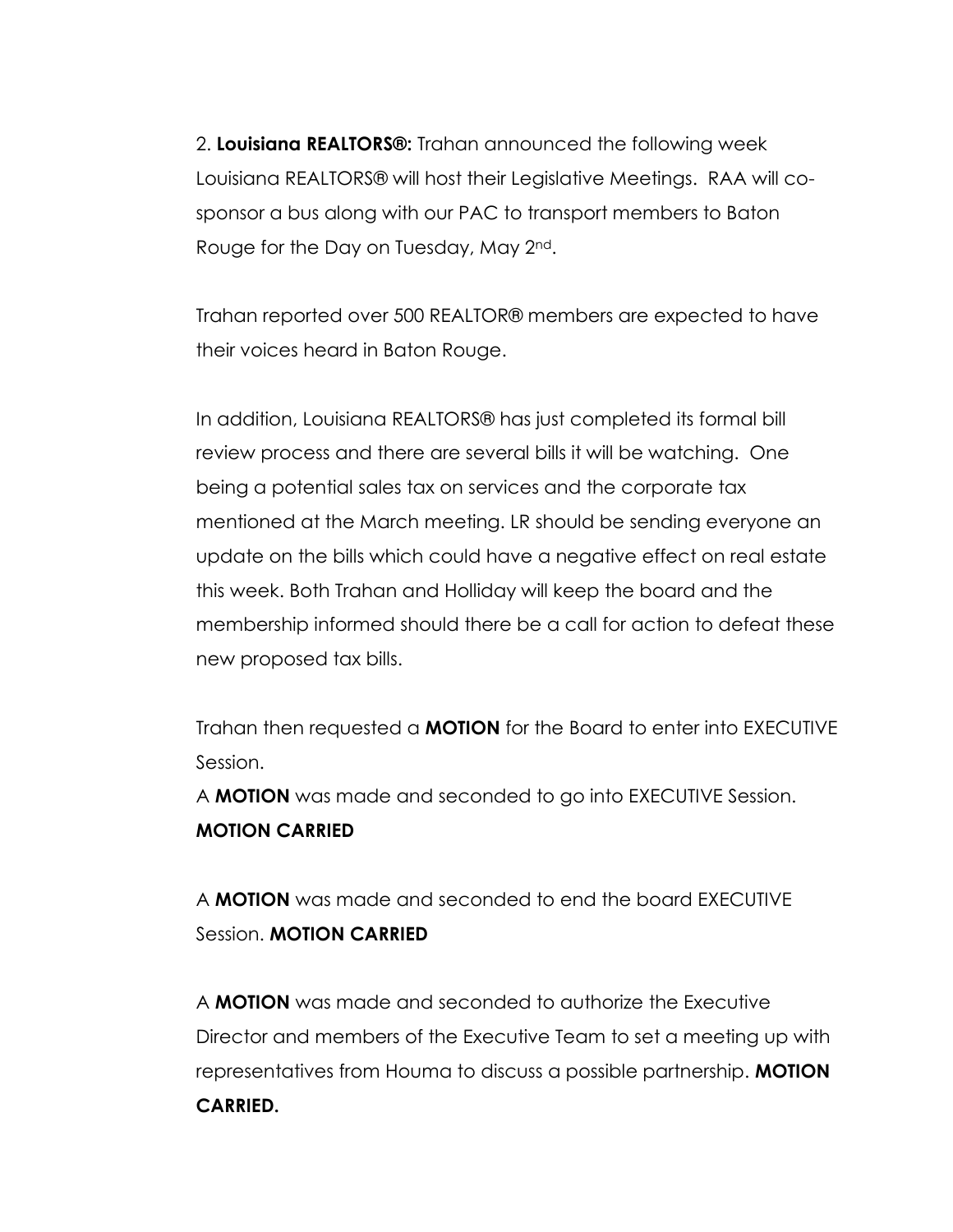## **VI Committee Reports:**

**a. MLS:** Don Perron reviewed with the Board the minutes from the April 18<sup>th</sup> MLS Committee Meeting.

A **MOTION** was made and seconded to approve the minutes from the April MLS meeting. **MOTION CARRIED**

**b. YPN:** Trahan reported on the April 25<sup>th</sup> meeting of the YPN, noting the section would hold a summer education series and a REALTOR® Trivia Night.

A **MOTION** was made and seconded to Approve the minutes from the YPN Meeting. **MOTION CARRIED**

**c. Events**: Trahan reported on the April 18th meeting of the Events Committee who is working to plan a successful Affiliate Appreciation event on Thursday, May 11<sup>th</sup>.

A **MOTION** was made and seconded to approve the minutes from the Events Committee. **MOTION CARRIED**

**VII Treasurer's Report:** Fuselier stated the current RAA membership is 1431 which includes 23 new members to date for the month of April. The Prudential Account is currently at \$677,751.69. He then referred members of the board to the 2017 Budget v Actual report noting there was nothing out of the ordinary to report and entertained questions from board members. Fueslier also noted the 2016 tax return was filed.

Fuselier updated the board that at the March meeting the board amended a recommendation from the Budget and Finance Committee and decided to invest 100% of the Association's profit from 2016 with Prudential. Fifty percent was to be dedicated to the Building fund. Fuselier stated this has been completed with \$95,154 noting the deposit is not reflected in the balance for Prudential which was reported today.

Fuselier then reported on the 70<sup>th</sup> Anniversary party cost update. He noted the event cost approximately \$15,750. Fuselier noted that moving forward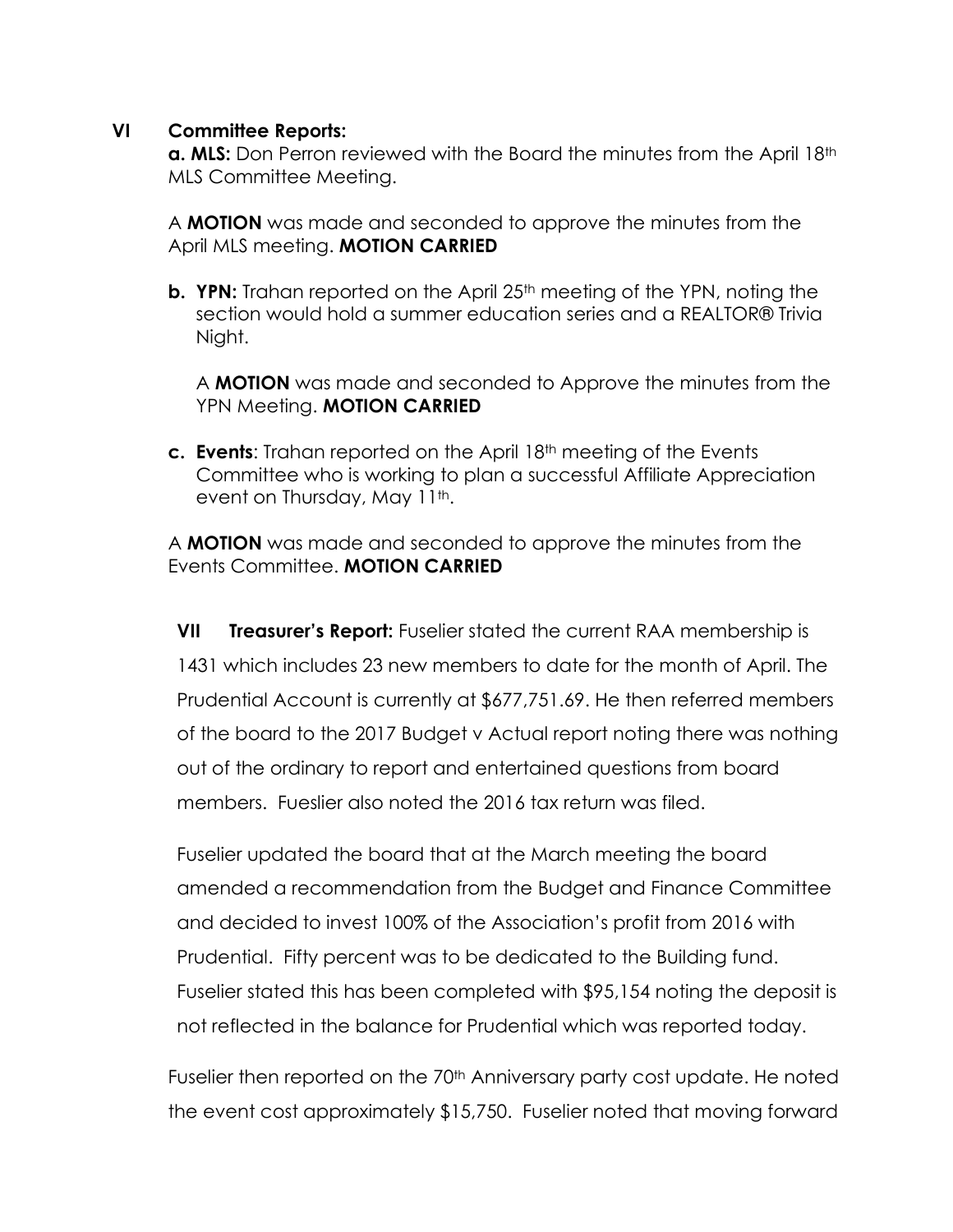for the rest of 2017 he did not anticipate any significant charges to this line item as the major expense was for the party itself.

Finally, Fuselier discussed with the board the option of hosting a Past President's luncheon sometime over the summer. The cost for the luncheon is estimated to be about \$1500 depending on how many people are able to attend. This event would be held in conjunction with the Association's 70<sup>th</sup> Anniversary and costs associated with the event would be charged to the 70<sup>th</sup> Anniversary line item.

A **MOTION** was made and seconded to authorize the CEO to plan and execute a luncheon for RAA's 70th Anniversary. **MOTION CARRIED.**

## **VIII CEO Report:**

A. **June Board meeting date change**: Susan Holliday CEO updated the board that her personal vacation conflicted with the June board meeting and requested the board authorize her to change the date to Thursday, June 22nd.

A **MOTION** was made and seconded to agree to change the June board meeting date to Thursday, June 22nd. **MOTION CARRIED** 

B. **Intern Update**: Holliday then updated the board on the status of the RAA Intern. The intern was hired in August of 2016 for the purpose of assisting during Sara Bourque's maternity leave. The 2017 budget included having the intern until end of April. Holliday requested the board agree to allow her to keep the intern on until in the end of the year noting that this would increase the 2017 budgeted salary line item.